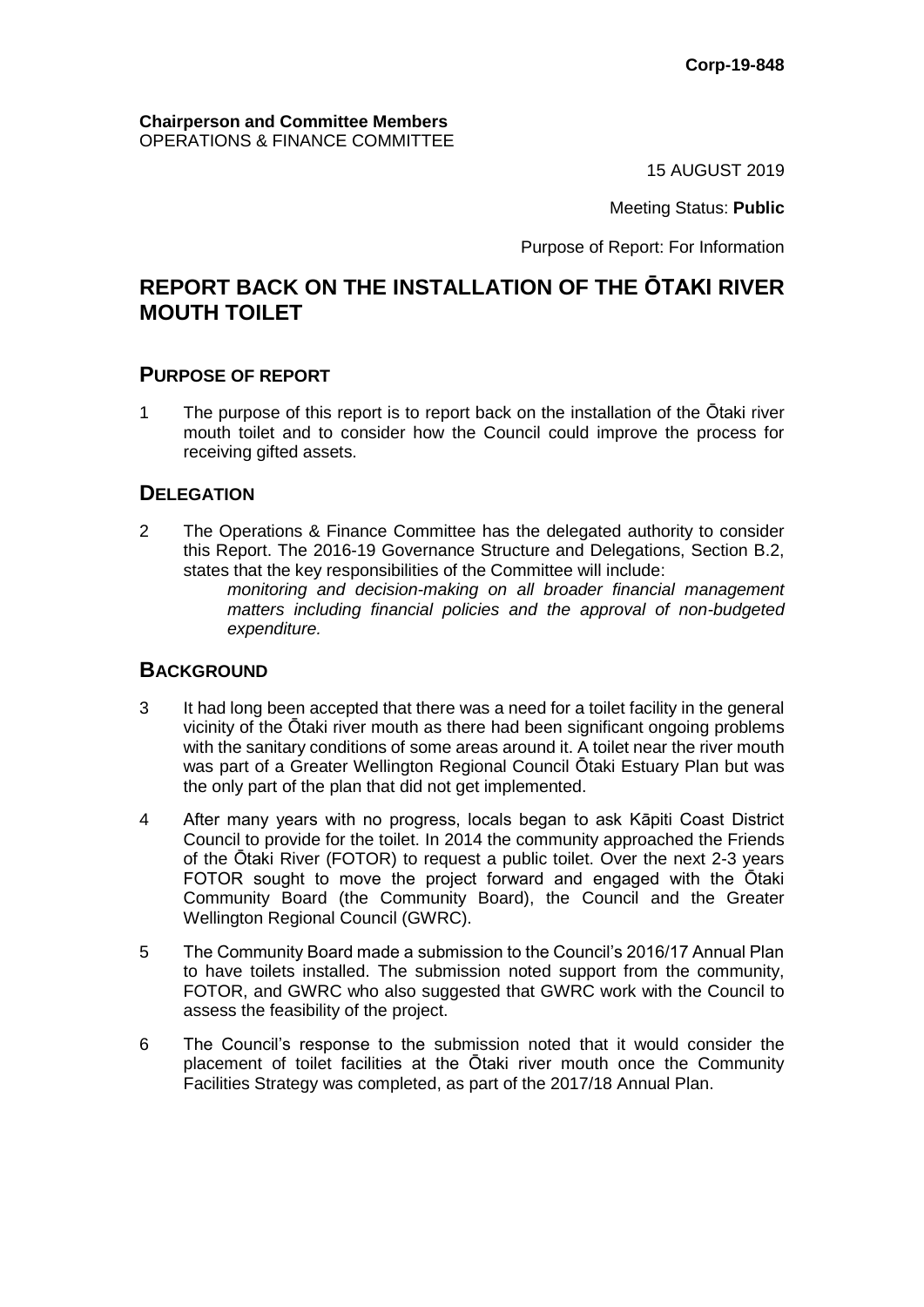- 7 While there was no Annual Plan commitment to assist with funding of the toilet installation, Council officers supported the project in a facilitative capacity. In early 2017, Council officers met with the GWRC representative for the Kāpiti Coast, and members of FOTOR and the Community Board to discuss the location, needs and costings for a single toilet unit. At the meeting it was agreed that FOTOR would confirm the specific requirements in terms of the exact location and operational characteristics so officers could determine a more informed budget and better understand Resource Consent implications.
- 8 In 2017 the Community Board again made a submission to the Council, this time to its 2017/18 Annual Plan. While the project was still supported, the Council declined to allocate any funding to the project in its 2017/18 Annual Plan.
- 9 FOTOR also made a submission to the GWRC 2017/18 Annual Plan. GWRC responded, noting that its staff were working with the Council to find a solution to this issue and that some suitable areas for the toilets had been identified, one of which was on GWRC land. GWRC also stated its willingness to contribute to installation costs however it believed that ongoing servicing and maintenance of the toilets should be the Council's responsibility.
- 10 Subsequent to this, FOTOR confirmed that it was confident of getting funding for the capital cost of purchase and installation, and that GWRC were happy for the toilet to be installed on their land and that GWRC would also help with the preparation of the land. FOTOR approached the Council for assistance with cleaning, maintenance, water rates and ownership of the toilet facility, and felt that having more certainty around this would assist their funding proposal to the Philipp Family Foundation.
- 11 Over the next few months, the Council and GWRC entered into discussions around the practical issues of where to locate the toilet and the funding implications to everyone involved. In early 2018, agreement was reached that the Council and GWRC would pay for the ongoing operational costs of the toilet on a 50:50 basis.
- 12 At this time, it was thought by FOTOR that the total cost of purchasing and installing the toilets would be around \$50k, and that FOTOR would meet all this cost through funding from the Philipp Family Foundation.
- 13 Subsequently it became clear that FOTOR was unable to find the funds to meet their existing toilet purchase and install budget, and also that their existing budget of around \$50k was likely to be insufficient. Following further discussions, the Council and GWRC agreed to share equally in the additional costs of installing the toilet that were unable to be met by FOTOR.
- 14 Council officers started working on the resource and building consents and, as outlined below, this was a complex, time-consuming and costly exercise. This was due to the chosen location of the toilet being on a contaminated site, in a river corridor with a Waahi Tapu designation, as well as being an eco-site and situated 190 metres from the nearest sewer mains.
- 15 The consenting process concluded towards the end of 2018, with both the required resource consent and building consent achieved. Council officers then tendered for the main contract works for the installation of the toilet.
- 16 Construction started in February 2019 and the project was completed around the end of March.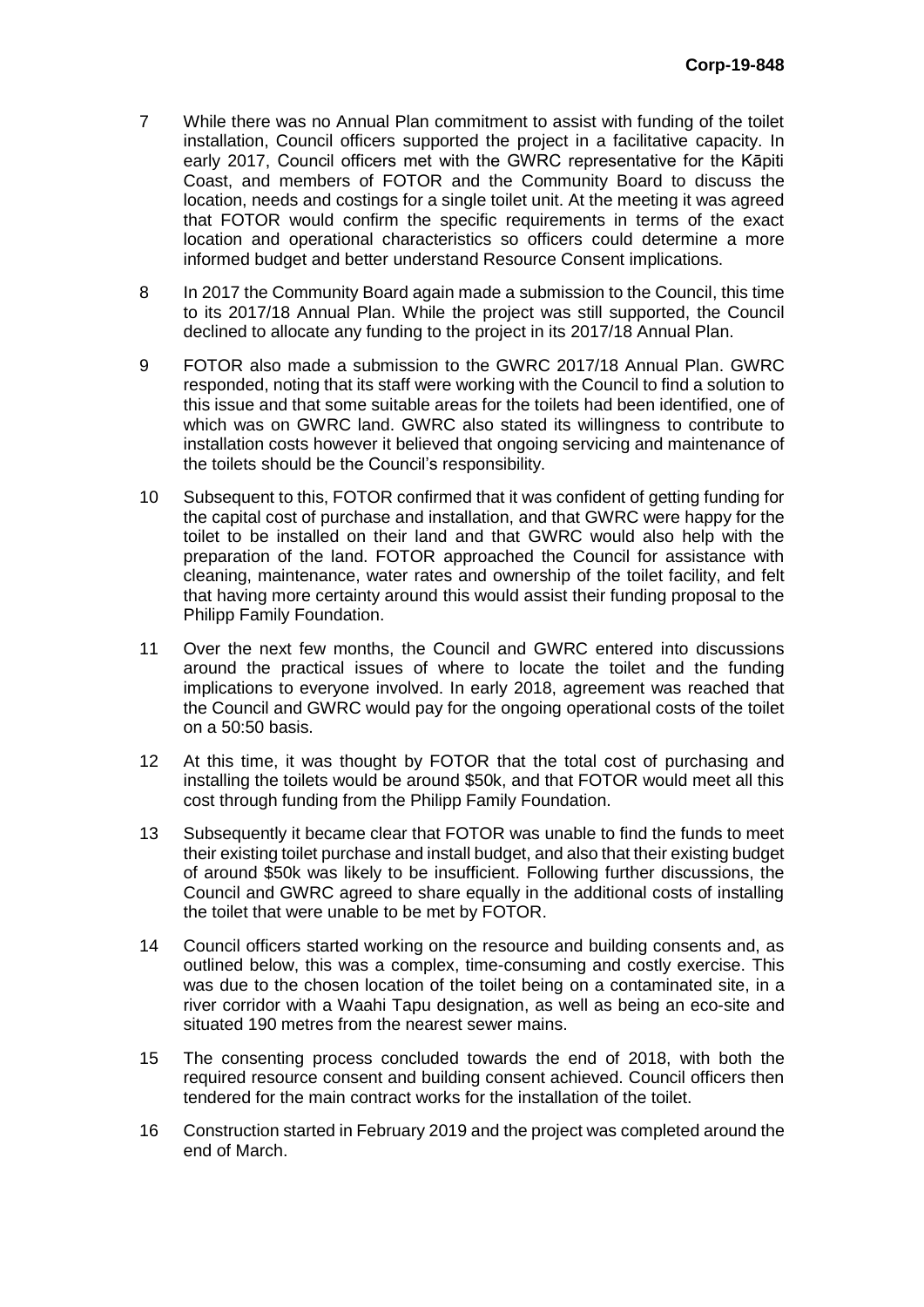## **ISSUES AND OPTIONS**

### **Issues**

- 17 The overall outcome was positive a toilet was installed in the Ōtaki river mouth for use by the community. In addition, the toilet was part-funded externally by the Philipp Foundation through the efforts of FOTOR, and the Council and GWRC worked together to arrange the necessary license and consents and fund the remaining project costs.
- 18 However, the process was not a smooth one and resulted in the significant frustration of a community group and the Council spending money outside of the annual plan process.
- 19 Some of the key issues are discussed in more detail below.

### Project costing

- 20 From the outset, in its approaches to the Council, the proponents of the project indicated that the Council would not be liable for the costs of purchasing or installing the toilets. Over time it became apparent that funding for ongoing maintenance would be difficult to find from within the community.
- 21 The FOTOR working budget remained at around \$50k for a significant period of time. The project had always been presented to the Council as being achievable for this amount, and that FOTOR would secure all the funding. Ultimately this didn't take account of many of the significant (and perhaps avoidable if a different location had been used) costs, for example, almost \$10k spent on consultants to achieve the required consents, in addition to the actual consent costs. It is also understood that the Philipp Foundation were open to providing funding for more than just the toilet, possibly up to the budgeted amount of \$50k.
- 22 The project was not fully costed at the outset. At the point at which FOTOR felt that it was not going to receive funding assistance from either council, it is understandable that they might seek to achieve the desired outcome on as small a budget as possible, to both increase their chances of getting external funding and also reducing their risk in the event of not securing funding.
- 23 The potential for final costs to exceed budgeted costs is an ever present risk in project management. While it is not unusual for project costs to increase during the development of a project, it is likely that a more thorough initial scoping and costing of this project would have revealed some of the higher than anticipated costs. For example, a better understanding of the site location, designation and condition – and their cost implications - at an earlier stage would have allowed all parties involved to consider alternative sites for the toilet and make more informed decisions.
- 24 There can be a mistaken perception that, when consenting and delivering its own projects, the Council can do this more cheaply than members of the public. This is incorrect as the Council is obliged to follow all of its own rules, completely and transparently.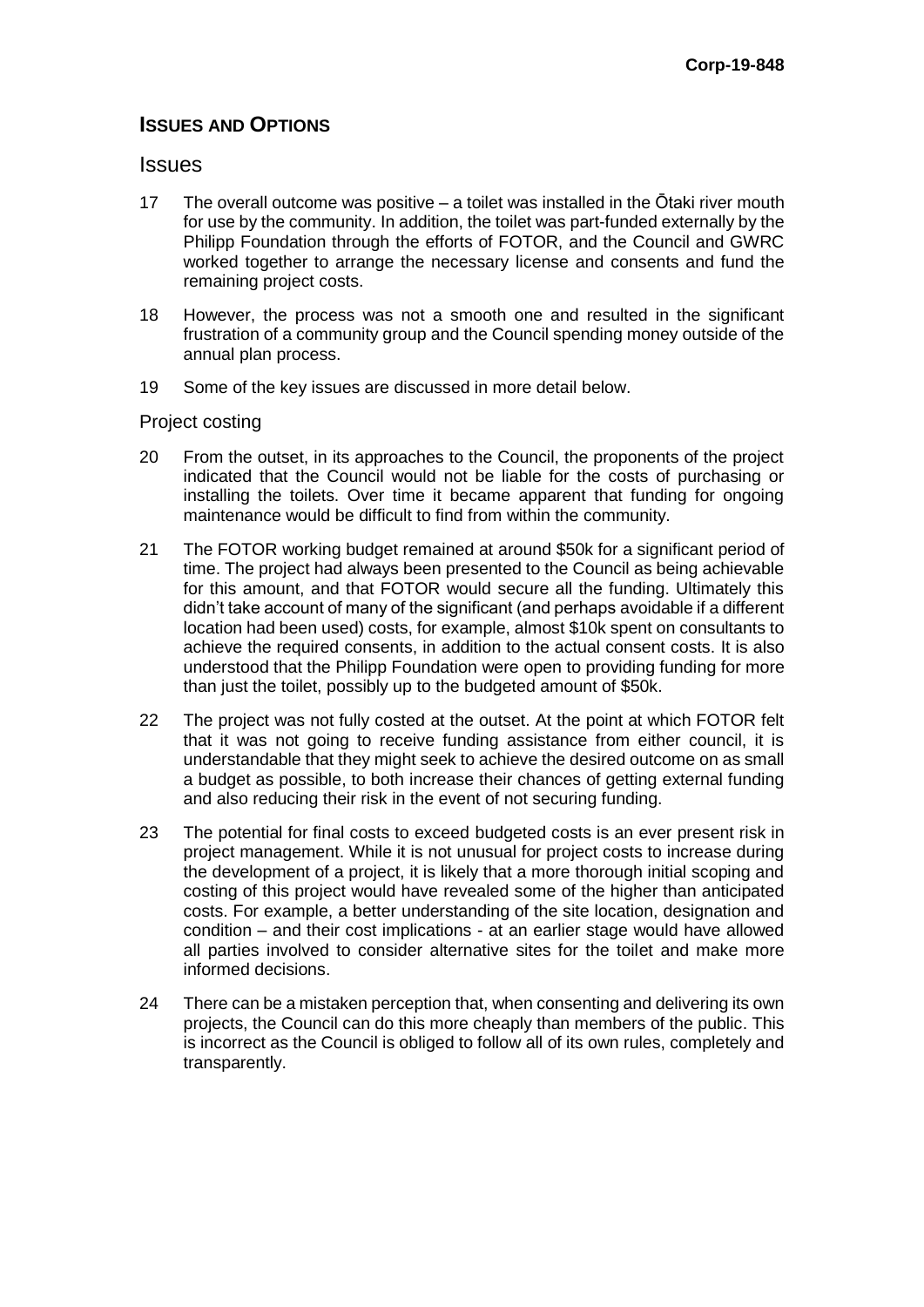Project costs

25 The final cost of the project was \$114k, which is made up as follows:

| <b>Total costs</b>              | \$113,993 |
|---------------------------------|-----------|
| Staff time                      | \$3,023   |
| Ducting                         | \$1,297   |
| Toilet                          | \$17,541  |
| Contractor installation         | \$72,754  |
| <b>Consent fees</b>             | \$4,813   |
| Consultant costs (for consents) | \$9,645   |
| Design and engineering          | \$4,920   |

26 The project costs were split as per the below table:

| Kāpiti Coast District Council              | \$47k  |
|--------------------------------------------|--------|
| <b>Greater Wellington Regional Council</b> | \$38k  |
| Friends of the Otaki River                 | \$29k  |
| <b>Total cost</b>                          | \$114k |

- 27 This means that the Council had to find \$47k from its capex budget to cover its share. Almost certainly the staff time spent on the project was much higher than the actual recorded costs, due to the complexities of the project.
- 28 Furthermore, the ongoing maintenance costs for the toilet are estimated to be \$8-10k per annum. This cost will be shared equally between the Council and GWRC.

### Toilet location

- 29 As noted earlier in the report, there were a number of issues with the chosen site which created complexities and resulted in significant additional time and cost to the project, as well as frustration to all concerned. At an officer briefing in 2018, it was noted that the chosen site was as difficult as was possible, given all of the accompanying constraints.
- 30 A brief summary of the main consenting issues, arising from the location of the toilet, is given below.
	- 30.1 The distance from the site location to the nearest sewer main was 190m. The cost implications of trenching and plumbing to install a sewage pipe connection to the nearest sewer main was significant.
	- 30.2 The toilet location is included within an ecological site listed in the Kāpiti Coast District Council Proposed District Plan (PDP) Heritage Register. Therefore, an assessment of ecological effects, undertaken by an external consultant was required as part of an assessment of environmental effects as part of the consenting process.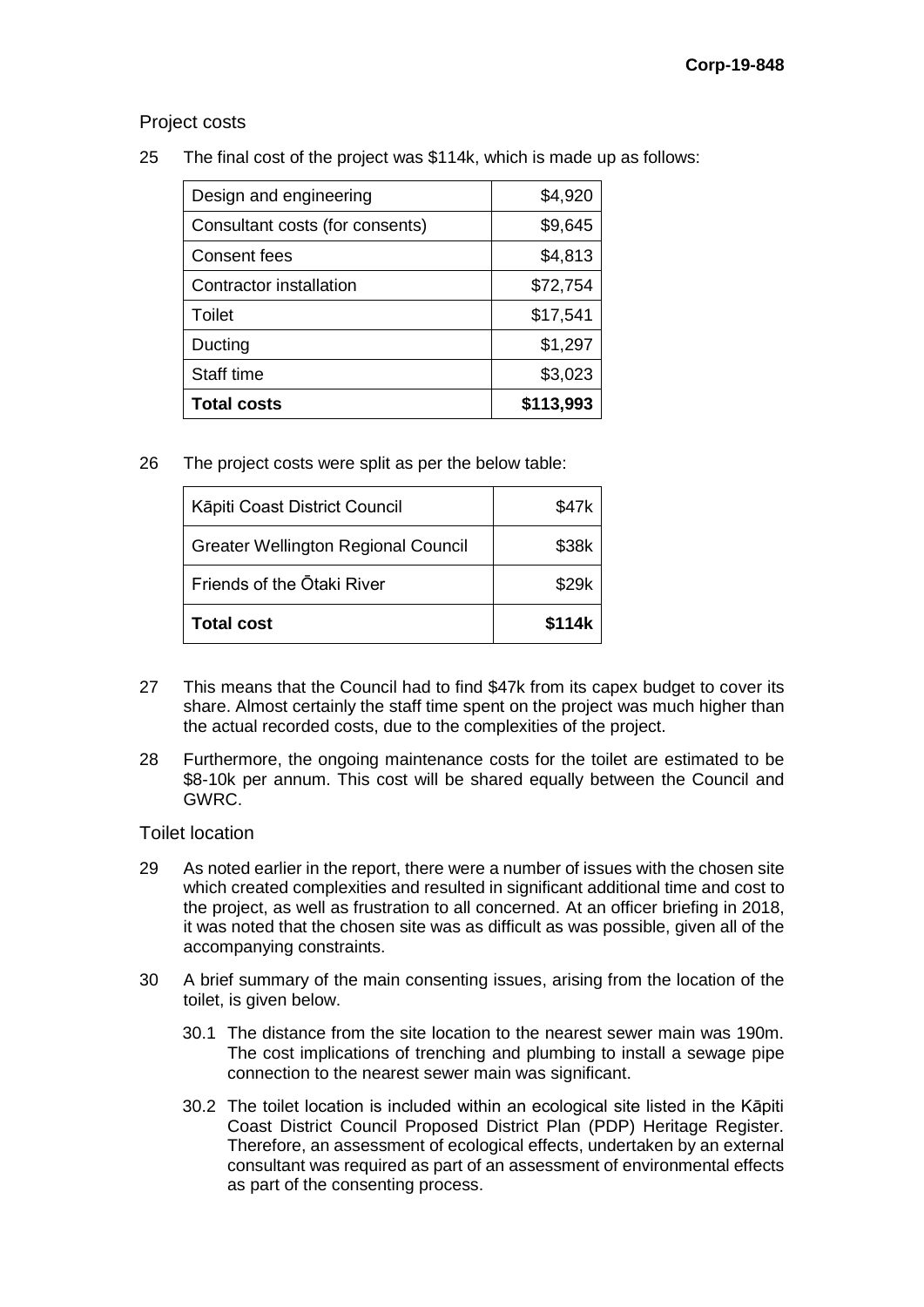- 30.3 The location was on a contaminated site assurances had to be sought from GWRC to ensure that there was no contamination that would constrain the proposed toilet installation.
- 30.4 As part of the resource consent process, the applicants consulted with Ngā Hapū o Ōtaki, as tangata whenua of the identified Waahi Tapu site, and written approval to the application had to be provided.
- 30.5 The chosen site is on Crown land managed by GWRC, meaning that significant officer time was needed to achieve the necessary easements and agree the details of a licensing agreement so that the Council could assume ownership of an asset on GWRC land.
- 30.6 The toilet location is also on a river corridor. As this means that nothing should be built there, this was a further complication in terms of being a non-complying activity.
- 31 While not all of the above issues resulted in additional external costs to resolve, all of the issues in aggregate meant that the resource consent was far from straight forward and required significant officer time, and in many cases additional external costs.

#### Annual plan process

- 32 For both the Council and GWRC, the annual planning process is the appropriate way to transparently introduce and consider projects. The annual plan already comprises projects that have been considered, consulted on with the community and approved.
- 33 The project was specifically considered by the Council as part of both the 2016/17 and the 2017/18 Annual Plans years, and in both years the Council decided not to financially support it. Therefore, there was no funding for the project and also no Council mandate to be involved. In fact, it would be acting contrary to a Council decision if funding was diverted into the project.
- 34 Annual plan-approved projects give Council officers greater ability to progress the project as they have greater assurance over the availability of funds and resources.
- 35 Projects that have not been agreed through an annual plan require additional, unplanned capacity and unbudgeted resource. So in order for these projects to proceed, it's quite likely that other projects have to be postponed or cancelled.
- 36 Once the Council has actively declined an annual plan bid, it is important that this decision is adhered to and that no attempt is made to re-introduce the project outside of the annual plan process. The appropriate process is to try again at subsequent annual plans.

#### Community initiatives

37 The project could have been an opportunity to showcase the Council working in harmony with the community that it serves. Unfortunately, this didn't eventuate and a lack of clarity and structure around the project processes resulted in frustration on both sides.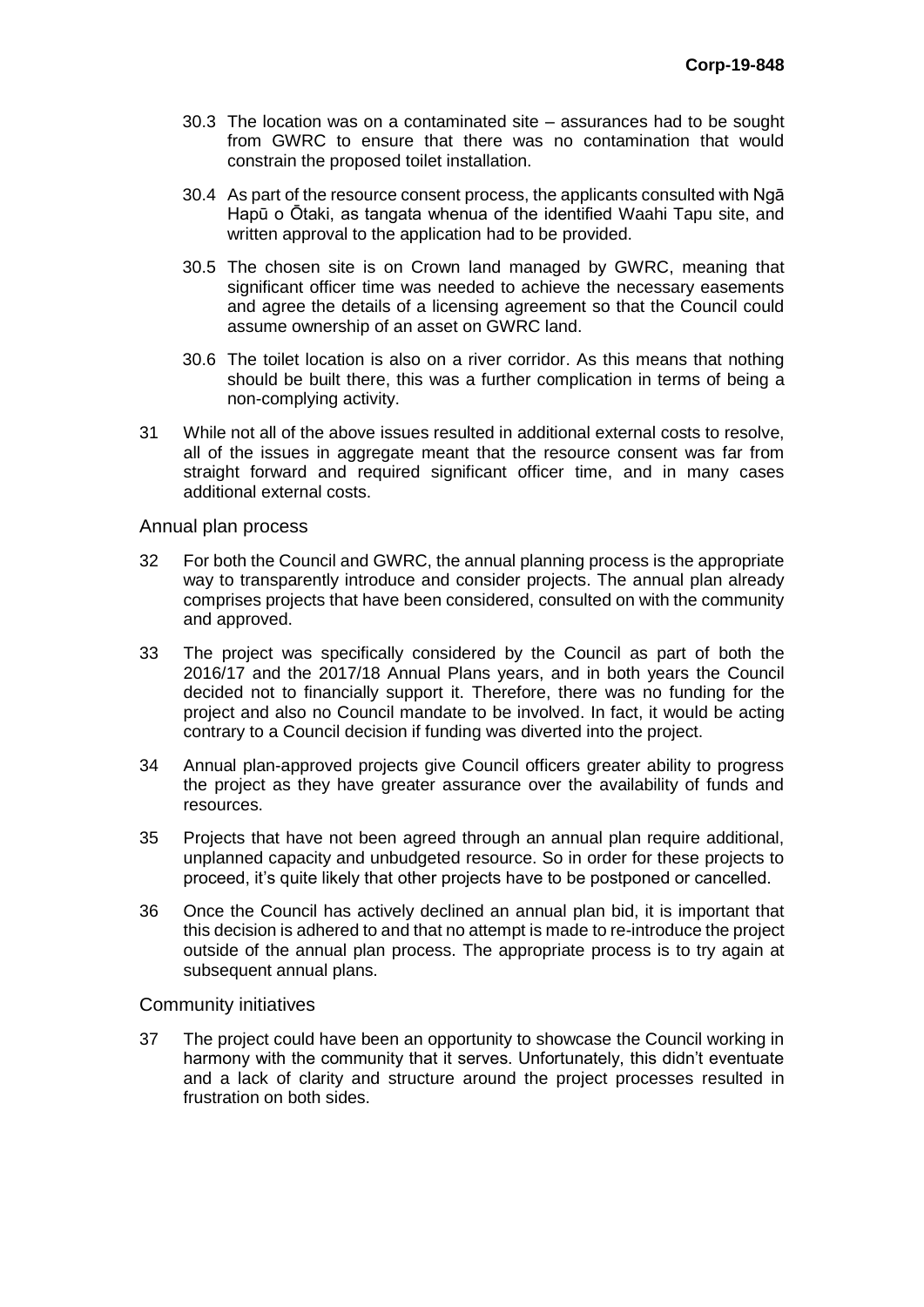38 Significant ambiguity was created for Council officers with the different messages coming from Elected Members and the Ōtaki Community Board, and the lack of a clear mandate for them to progress the project. On the other hand, FOTOR felt unsupported by the Council and Council officers. They also felt they spent significant additional volunteer time unproductively dealing with the Council.

# **Options**

### Gifting to Council and the Community

- 39 It is not readily apparent from the available documentation when, through what forum and with what conditions the Council became financially committed to this project. While many informal and offline conversations could reasonably be expected to take place during the progress of such a project, the point at which the Council becomes committed should be formally recorded. This commitment must be by an individual or committee with the appropriate delegation and should be appropriately and transparently communicated.
- 40 Consequently, it is the officers view that a gifting policy, setting out the key information to be considered and the key criteria to be achieved before a gift can be formally accepted, could assist the decision-making around future gifting proposals.
- 41 A Council policy which outlines the conditions under which gifts to the Council may be accepted, and by whom they may be accepted would provide greater certainty for all parties.
- 42 The Council does not currently have a gifting policy, relating to the receipt of gifts by the Council or community. This can result in:
	- a perception that receiving gifts come at no cost to the Council;
	- there is no clear accountability for the management of the gift;
	- unexpected current or ongoing costs to the Council;
	- significant staff time to administer the gift; and
	- the Council taking on liabilities without full consideration.
- 43 A well-written policy should detail what information is required before a gift can be accepted, for example, the costs of delivering, installing (where appropriate) and maintaining the gift.
- 44 Any such policy should also clearly show the delegations required for accepting a gift, and the roles and responsibilities for officers and officials in terms of administering the gift.
- 45 Council officers have started to look at a gifting policy, for gifts relating to the Council or the community. This is distinct from gifts made to individuals (members of staff, Councillors or Community Board members) which are covered in the existing Receipt of Gifts and Hospitality Policy.
- 46 Officers will report back with a draft gifting policy at a future Strategy and Policy and/or Operations and Finance Committee meeting.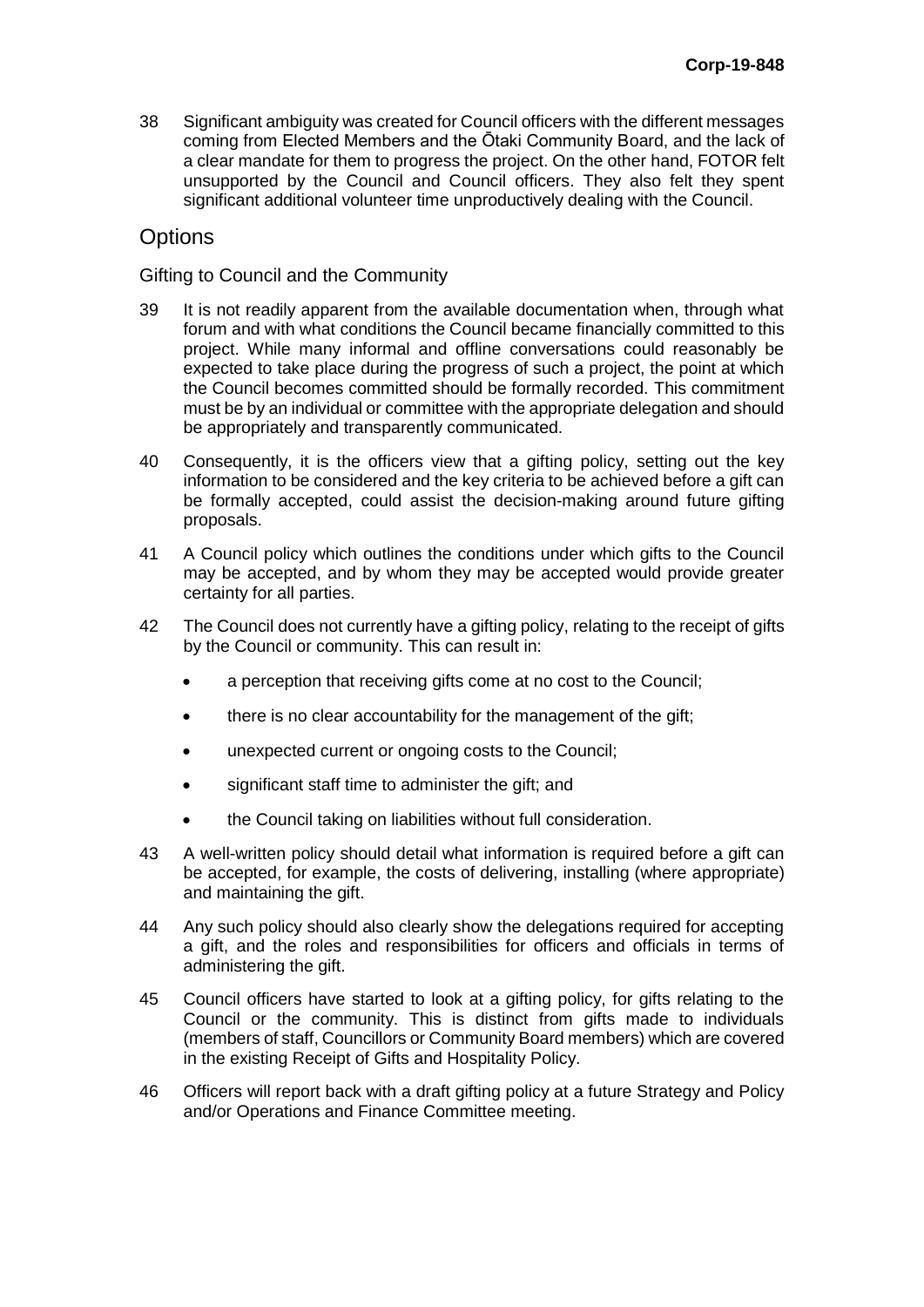## **CONSIDERATIONS**

## Policy considerations

47 As noted earlier in the report, Council officers are looking at drafting a new Council policy for gifts to be received by the Council or the community.

## Legal considerations

48 There are no legal considerations arising from the matters in this report.

### Financial considerations

49 The financial considerations have already been discussed earlier in the report.

### Tāngata whenua considerations

50 As noted previously in this report, the chosen location for the toilet was a waahi tapu site. as part of the consenting process, the Council has consulted with Ngā Hapū o Ōtaki, as tangata whenua of the identified Waahi Tapu site, and written approval to the application has been provided.

### Strategic considerations

51 The project directly contributes to the Council's three-year outcome(s) of improved accessibility of Council services by putting a toilet in a well-used area where there are few alternatives. In the same way, the installation of the toilet also contributes to the ten-year outcome of improving the environment through sustainable practices.

### **SIGNIFICANCE AND ENGAGEMENT**

### Significance policy

52 This matter has a low level of significance under Council's Significance and Engagement Policy.

### Consultation already undertaken

53 There has been ongoing consultation with the community throughout this process through both FOTOR and the Community Board.

### Engagement planning

54 An engagement plan is not required.

### **Publicity**

55 There are no publicity considerations.